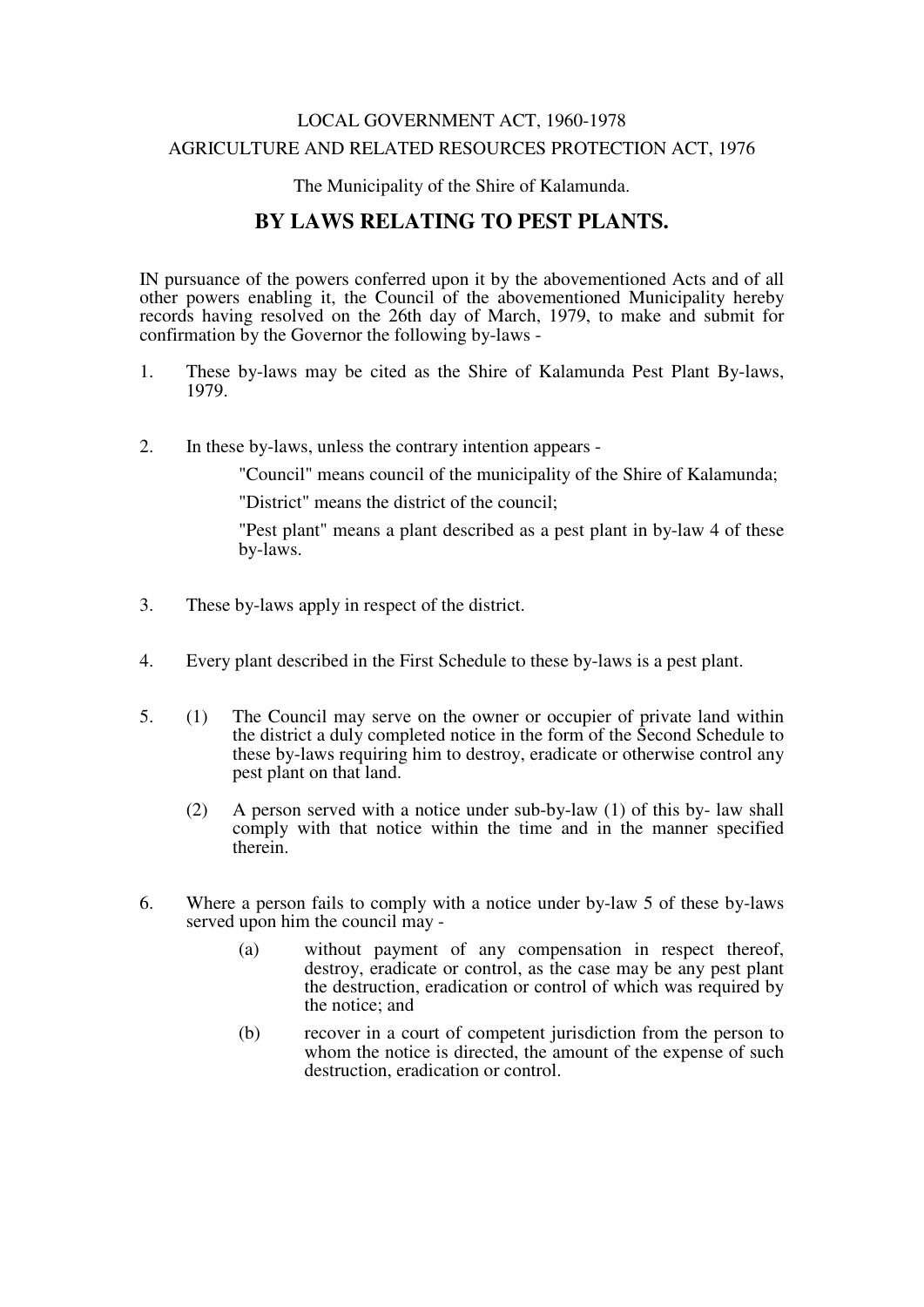First Schedule

#### PEST PLANTS

Common Name Scientific Name

Blackberry Rubus fruticosus<br>African Feather Grass and the Community of the Pennisetum macro

African Feather Grass Pennisetum macroucrum<br>Watsonia Watsonia Watsonia spp.

Second Schedule

# Agriculture and Related Resources Protection Act, 1976 Shire of Kalamunda Pest Plant By-laws 1979

#### **PEST PLANT NOTICE**

| No                                                                           |
|------------------------------------------------------------------------------|
| (Full Names)                                                                 |
| (Address)                                                                    |
| You are hereby given notice under the above by-laws that you are required to |
| (here specify whether required to destroy, eradicate, or otherwise control)  |
| the pest plant -                                                             |
| (Scientific Name)<br>(Common Name)                                           |
| (here specify the land)                                                      |
| (owner or occupier)                                                          |
| (here specify manner                                                         |
| of achieving destruction, eradication or control)                            |
| Such measures shall be commenced not later than<br>(Date)                    |
| (Date)                                                                       |